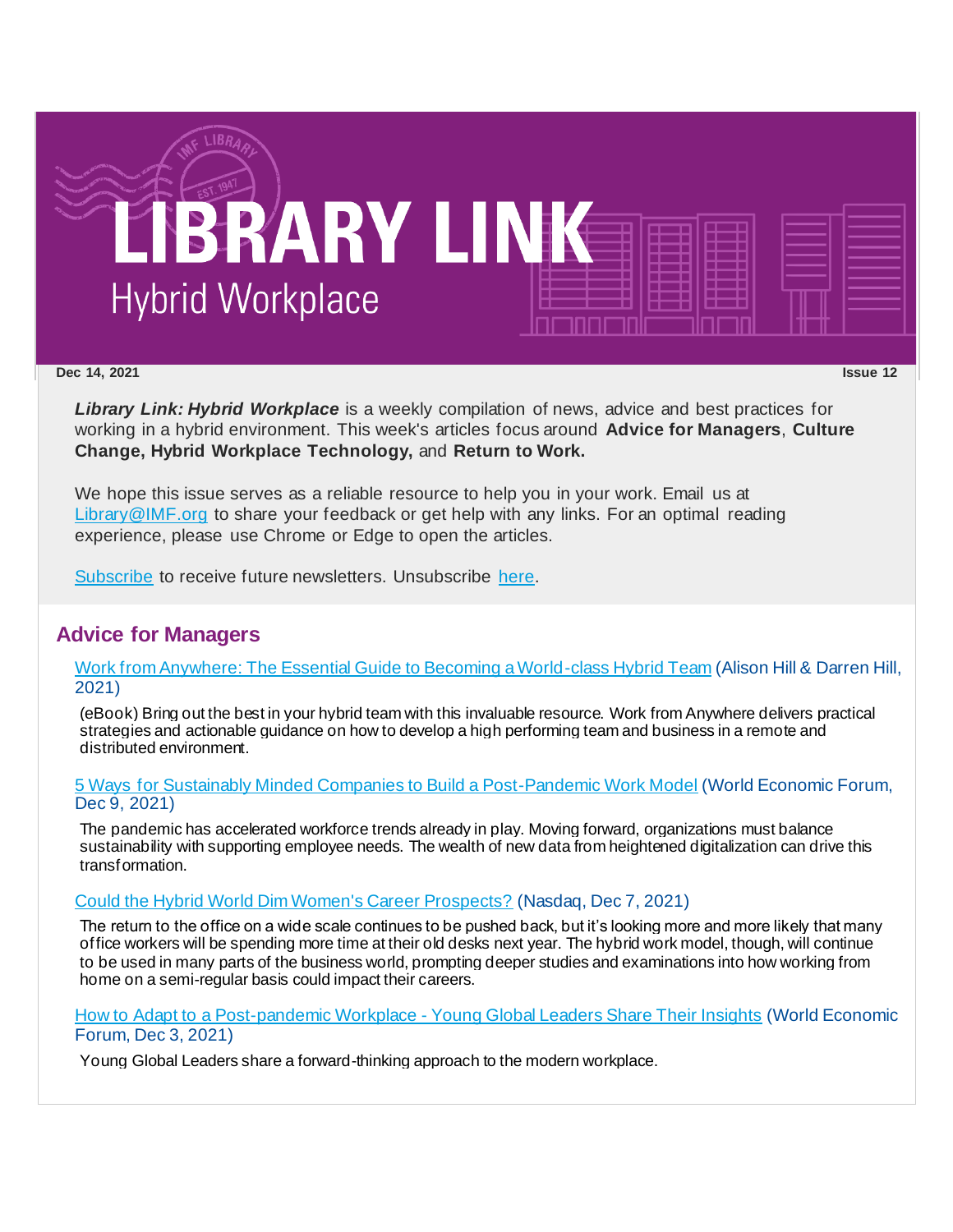# **Culture Change**

### [How the Hybrid Workplace Will Reshape Work in 2022](http://t.imfconnect.imf.org/r/?id=h62770b,3025000,3030826) (Salesforce, Dec 10, 2021)

This article explores common questions about hybrid workplaces: What is a hybrid workplace? What are hybrid workplace models? What impact does the hybrid workplace have on company culture? How does technology enable the hybrid workplace? Why is cybersecurity important in a hybrid workplace?

### ['A New Era of Hybrid Work'](http://t.imfconnect.imf.org/r/?id=h62770b,3025000,3030827) (Bloomberg, Dec 9, 2021)

(Audio) More businesses are giving workers the flexibility to make up their minds about how they work. Mathias Linnemann, co-founder of Worksome, says we are seeing a new era of hybrid work. He tells Bloomberg Radio's Caroline Hepker we should not see a drop in productivity as more people work remotely.

# **Hybrid Workplace Technology**

[CIO Remote-Work Checklist Zooms Beyond Videoconferencing](http://t.imfconnect.imf.org/r/?id=h62770b,3025000,3030828) (The Wall Street Journal, 2021)

Evolving notions around remote and hybrid work is leading video-app maker Zoom to expand into new areas. (no login required)

#### Hybrid Work is Here to Stay — [Do You Have the Right Cloud Strategy?](http://t.imfconnect.imf.org/r/?id=h62770b,3025000,3030829) (Forbes, Dec 10, 2021)

Today, as many organizations craft their return to office (RTO) plans, the highly flexible, hybrid work format is here to stay. Workforces are expected to remain distributed, and with that, demand for adaptive cloud infrastructures is likely to skyrocket.

## **Return to Work**

### [Omicron Cases Have Companies Rethinking Return to Work Plans](http://t.imfconnect.imf.org/r/?id=h62770b,3025000,303082a) (Time Magazine, Dec 10, 2021)

Companies of all sizes are rethinking their plans to send workers back to the office as the new omicron variant adds another layer of uncertainty. Alphabet's Google and the nation's second largest automaker Ford Motor Co. are among those once again delaying their return-to-office plans, while other businesses whose employees have already returned are considering adding extra precautions like requiring masks.

[Covid-19 Breakout at Investment Bank Sends People Home, Could Cause Other Financial Firms to](http://t.imfconnect.imf.org/r/?id=h62770b,3025000,303082b)  [Reconsider Remote, Hybrid and Flexible Work Choices](http://t.imfconnect.imf.org/r/?id=h62770b,3025000,303082b) (Forbes, Dec 9, 2021)

The big New York City-based marquee investment banks, such as Goldman Sachs, JPMorgan and Morgan Stanley, have required workers to return to their respective offices. This edict bucked the overall corporate trend of providing hybrid, remote and flexible work choices.

Missed an issue? Find past Hybrid Workplace newsletters [here](http://t.imfconnect.imf.org/r/?id=h62770b,3025000,303082c)

Have a topic in mind? Tell us at **[Library@IMF.org](mailto:Library@imf.org)** 

Visit us at [http://library](http://t.imfconnect.imf.org/r/?id=h62770b,3025000,303082d)

### **COPYRIGHT**

The IMF Library observes U.S. and international copyright laws and is required to comply with its Copyright Clearance Center license agreement; you may not systematically download and store journal articles, reports, or data on your PC or distribute them to others. Additional restrictions on usage may apply.